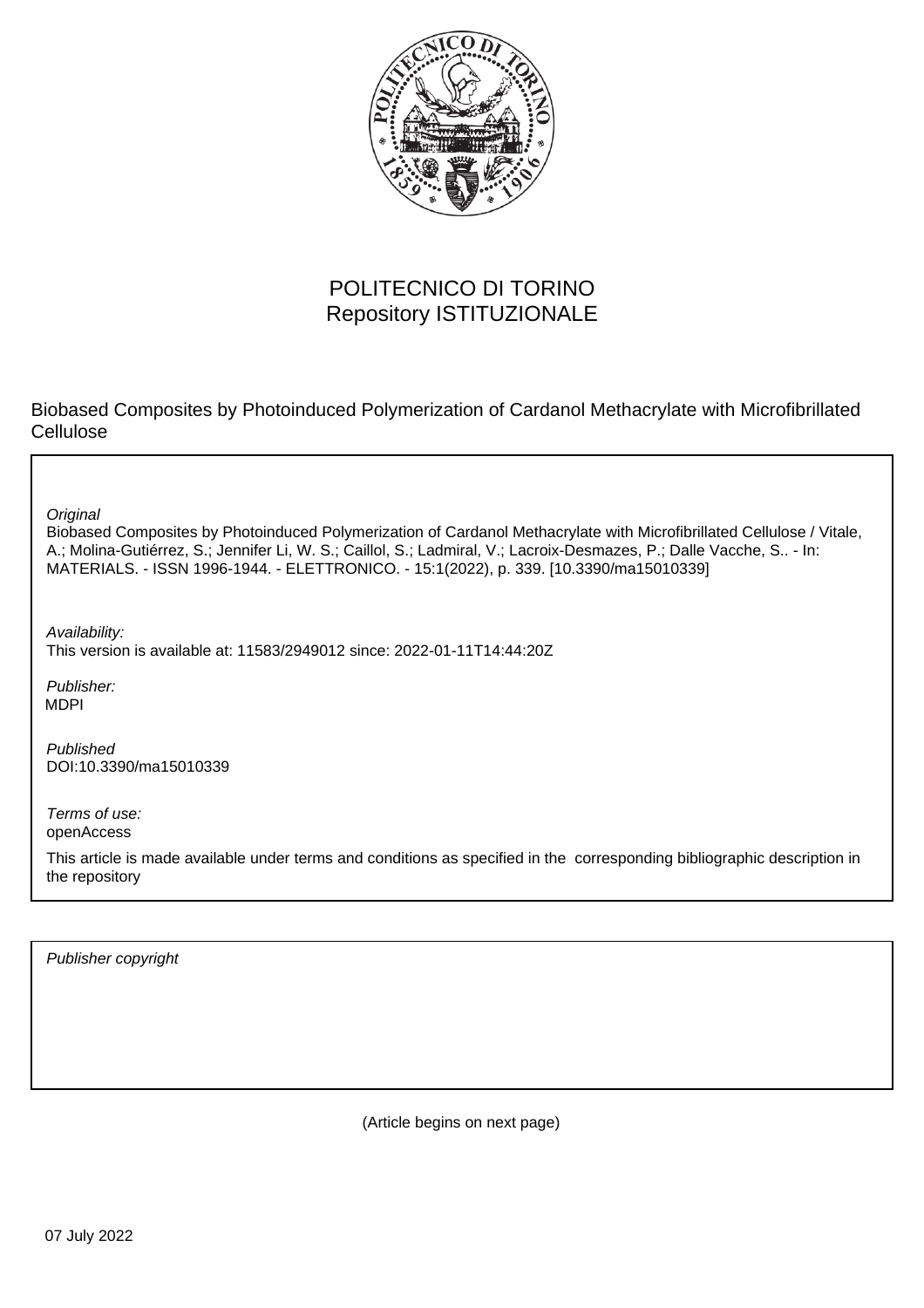## Supplementary Information

## **Biobased composites by photoinduced polymerization of cardanol methacrylate with microfibrillated cellulose**

**Alessandra Vitale 1,2, Samantha Molina-Gutiérrez <sup>3</sup> , W. S. Jennifer Li <sup>3</sup> , Sylvain Caillol <sup>3</sup> , Vincent Ladmiral <sup>3</sup> , Patrick Lacroix-Desmazes <sup>3</sup> and Sara Dalle Vacche 1,2\***

- <sup>1</sup> Department of Applied Science and Technology, Politecnico di Torino, 10129 Torino, Italy; alessandra.vitale@polito.it (A.V.)
- <sup>2</sup> INSTM—Politecnico di Torino Research Unit, 50121 Firenze, Italy
- <sup>3</sup> ICGM, Univ Montpellier, CNRS, ENSCM, 34000 Montpellier, France; sylvain.caillol@enscm.fr (S.C.), vincent.ladmiral@enscm.fr (V.L.), patrick.lacroix-desmazes@enscm.fr (P.L-D.)
- \* Correspondence: sara.dallevacche@polito.it (S.D.V.)





**Figure S1**: Photo of (a) 5000-EC UV flood lamp system fitted with nitrogen purged chamber and (b) nitrogen purged chamber with sample inside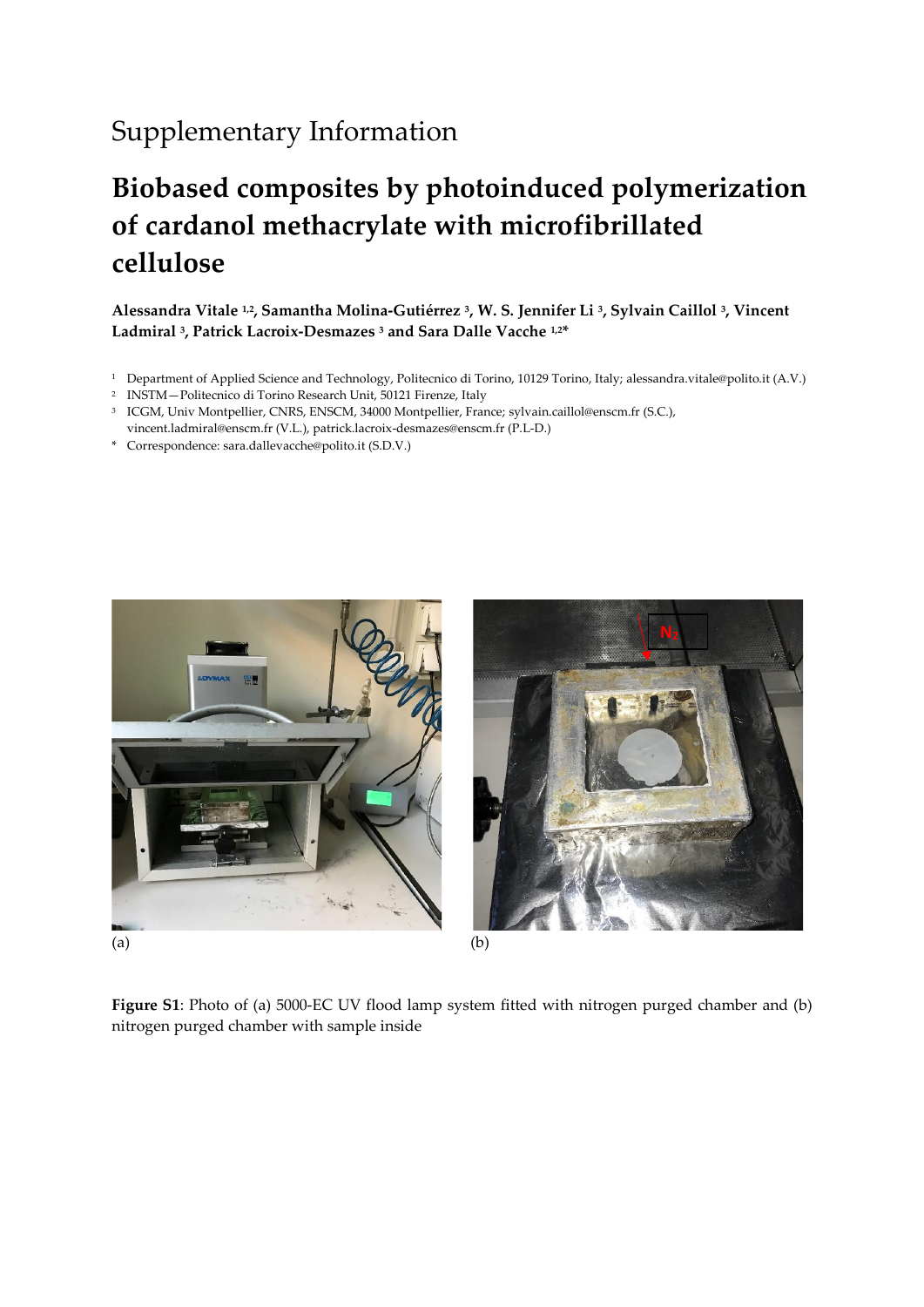

Figure S2: Optical micrographs of the surfaces of composite materials (dark field, in reflection mode)

Optical microscopy was performed in reflection dark field mode with an Olympus BX53M microscope (Olympus Italia S.R.L., Italy).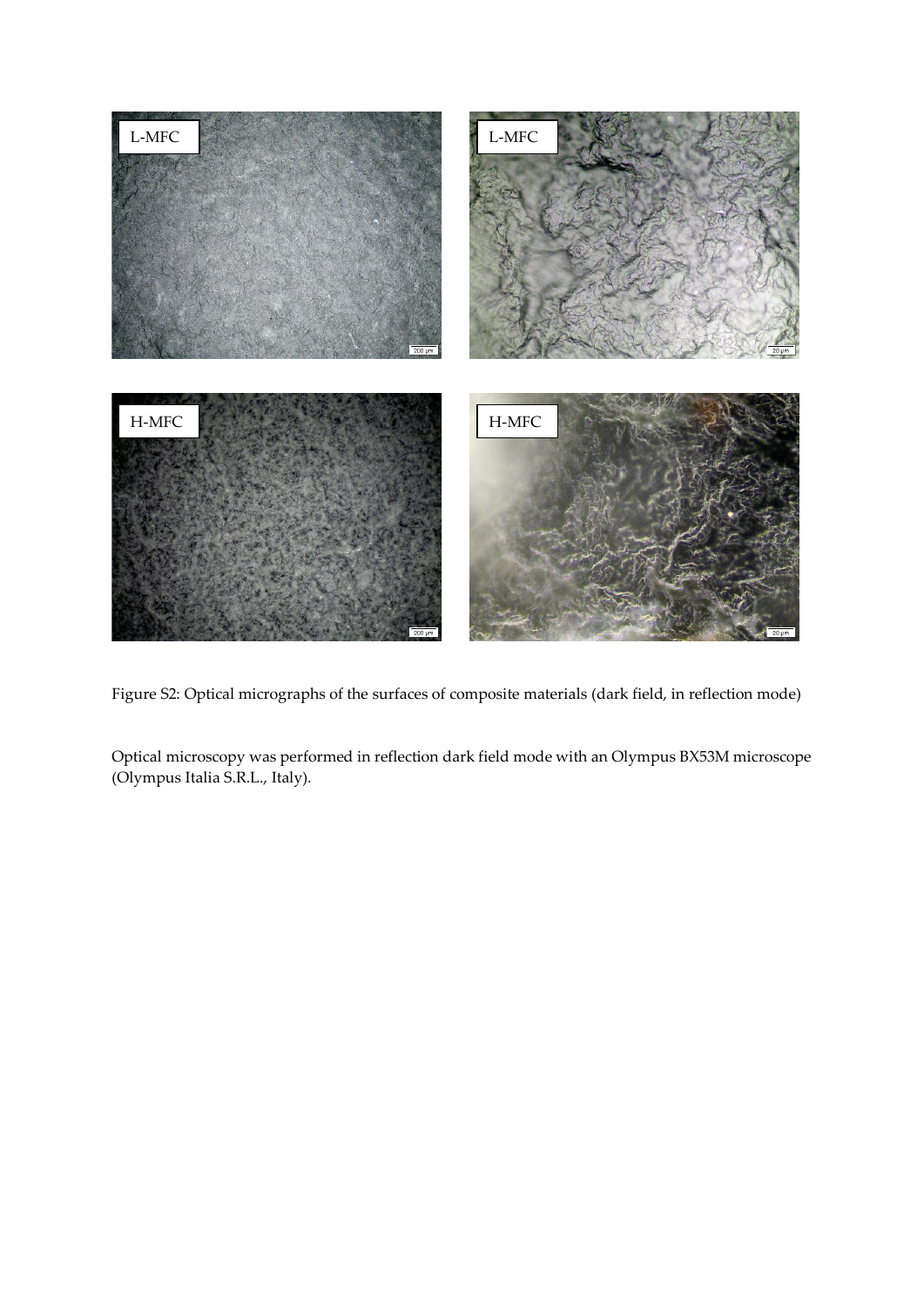

Figure S3: TGA analysis of (a) CM and (b) L-MFC composite before irradiation

(a) Thermogravimetric analysis of CM was performed on a Q50 TGA from TA Instruments with a temperature ramp of 10 °C min−<sup>1</sup> from 20 °C to 580 °C under nitrogen flow

(b) Thermogravimetric analysis of L-MFC (before irradiation) was performed on a Q500 TGA from TA Instruments with a temperature ramp of 10 °C min−<sup>1</sup> from 50 °C to 700 °C under nitrogen flow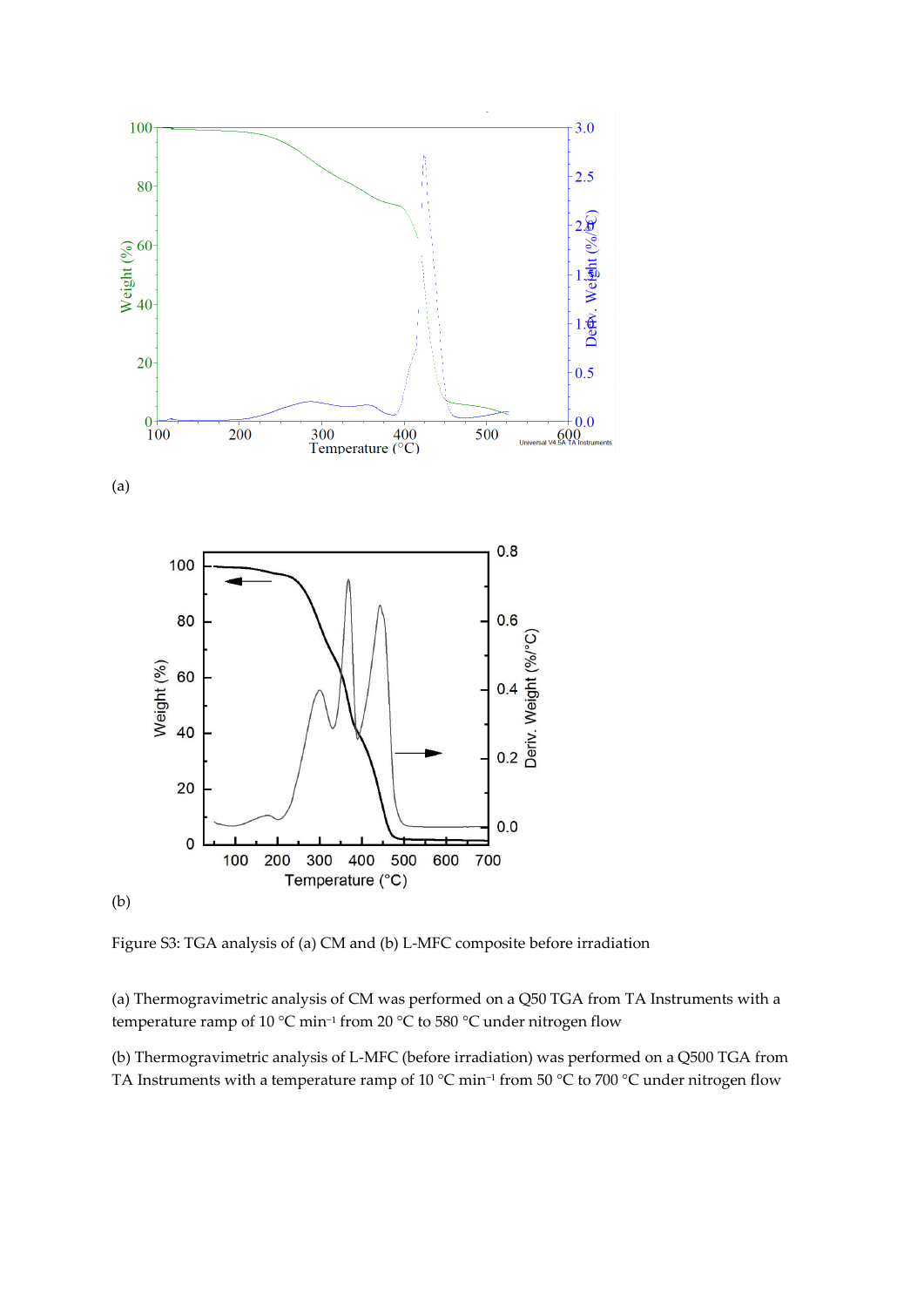

Figure S4. DMA analysis of dry MFC sheet

Dynamic mechanical analysis was performed on a dry MFC sheet with a TTDMA (Triton Technology Ltd., UK) equipment, in the tensile mode. The temperature was increased from -80 °C to 120 °C at a 3 °C min-1 rate. The frequency was set at 1 Hz, and the strain was set at 0.01%. The specimens had a length of 10 mm between the clamps, and a width of 6 to 8 mm.